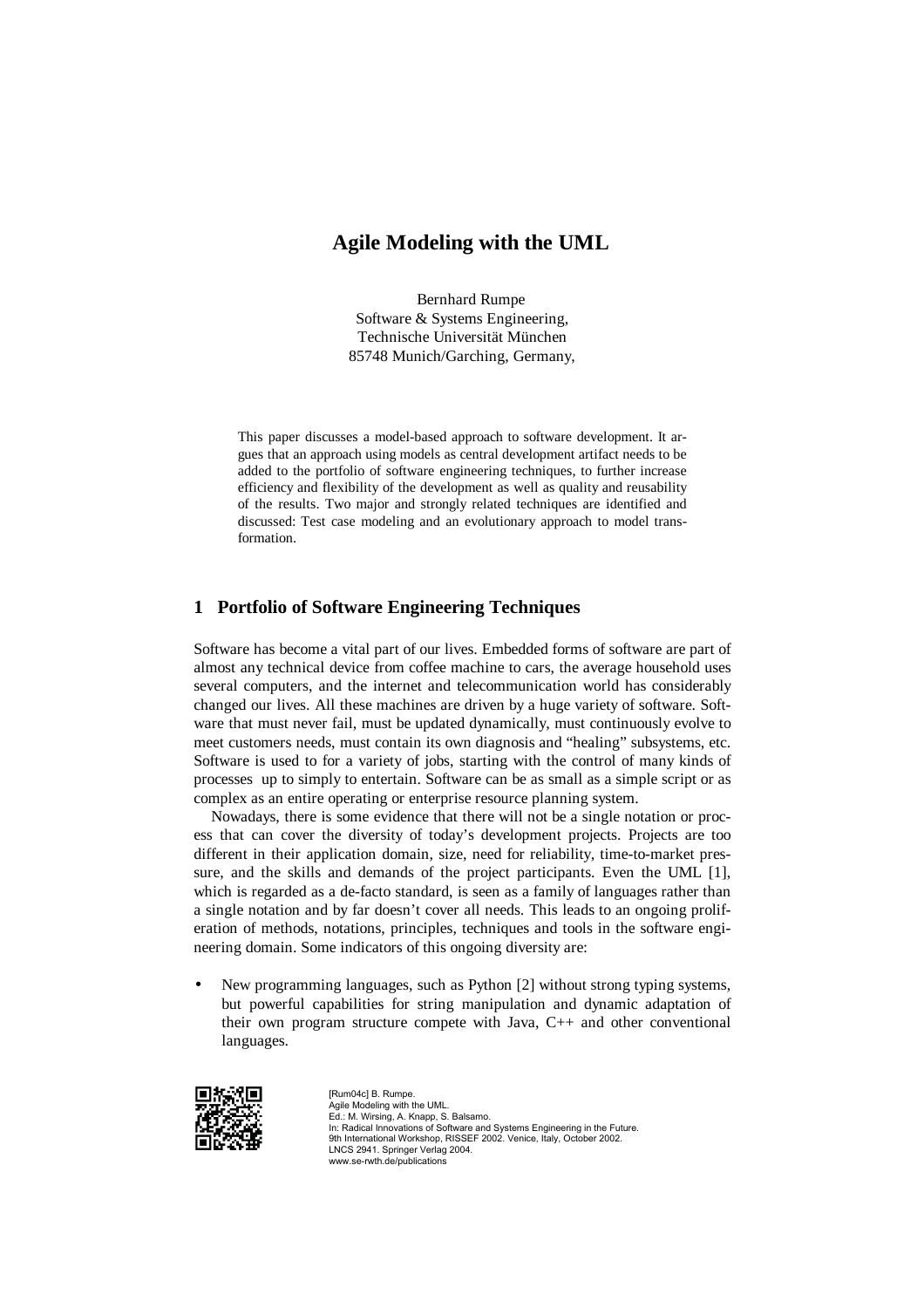- The toolsets around XML-based standards [3] are widely and successfully used, even though they basically reinvent all compiler techniques known for 20 years.
- Methods like Extreme Programming [4] or Agile Software Development [5] discourage the long well known distinction between design and implementation activities and abandon all documentation activities in favor of rigorous test suites.
- Upcoming CASE tools allow to generate increasing amounts of code from UML models, thus supporting the OMG's initiative on "Model Driven Architecture" (MDA) [6]. MDA's primary purpose is to decouple platform-independent models and from platform-specific, technical information. This should increase the reusability of both.
- Completely new fields, like security, need new foundations embedded in practical tools. New logics and modeling techniques [7] are developed and for example used to verify protocols between mutually untrusted partners.

From this observations it is evident that in the foreseeable future we will have a *portfolio of software engineering techniques* that enables developers and managers to select appropriate processes and tools for their projects. To be able for such a selection developers need to be aware of this *portfolio of software engineering techniques* and master at least a comprehensible subset of these techniques. Today, however, it is not clear which elements the portfolio should have, how they relate, when they are applicable, and what their benefits and drawbacks are. The software and systems engineering community therefore must reconsider and extend its portfolio of software engineering techniques incorporating new ideas and concepts, but also try to scientifically assess the benefits and limits of new approaches. For example:

- Lightweight projects that don't produce requirement and design documentation need intensive communications and can hardly be split into independent subprojects. Thus they don't scale up to large projects. But where are the limits? A guess is, around 10 people, but there have been larger projects reportedly "successful" [23].
- Formal methods have built a large body of knowledge, but how can this knowledge successfully and goal-oriented be applied in today's projects? A guess seems to be, formal methods spread best, if embodied in practical tools, using practical and well known notations.
- Product reliability need not be 100% for all developments and already in the first iteration. But how to predict reliability from project metrics and how to adapt the project to increase reliability and accuracy to the desired level while minimizing the project/product costs?
- Promising techniques such as functional programming still need to find their place in practical software engineering, where they don't play an appropriate role today. A guess is that e.g., functional programming will be combined with object-techniques such that functional parts can be embedded in conventional programs.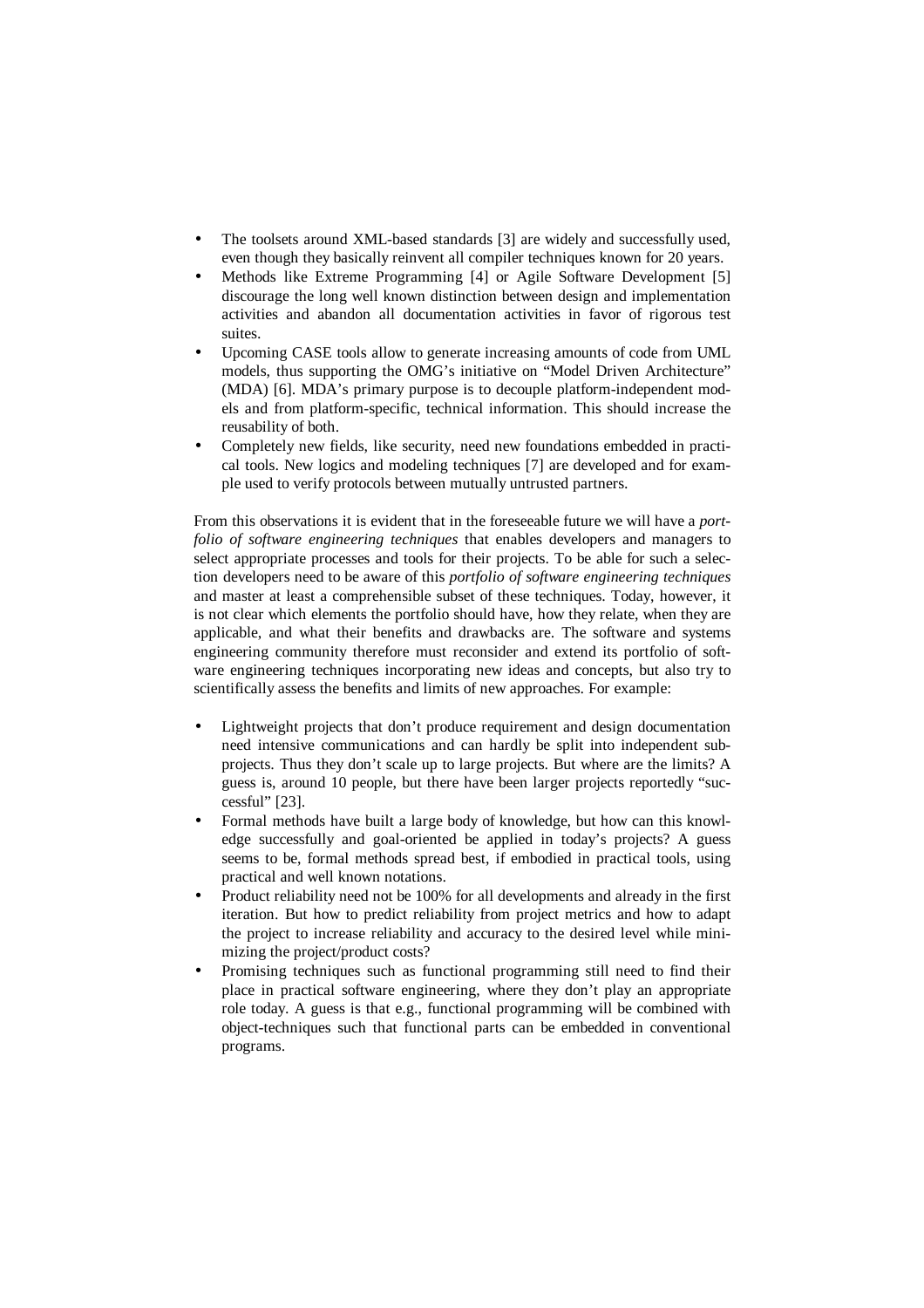Based on the observation for a general demand for a broad portfolio of SE techniques, we will in the following examine two trends that currently and in the foreseeable future will influence software engineering. These are on the one hand, the modeling notation UML and on the other hand agile development techniques. Although, these two trends currently work against each other, we can see that there is potential for their combination that takes benefits from both.

Section 2 discusses synergies and problems of using models for a variety of activities, including programming. Section 3 explores the possibilities of increasing efficiency and reducing development process overhead that emerges from the use of models as code and test case descriptions. In Section 4 the overall scenario of a model based test approach is discussed. Section 5 finally presents the benefits of an evolutionary approach to modeling in combination with an intensive, model-based test approach. In particular, the usability of tests as invariant observations for modeltransformations is explored. For sake of conceptual discussions, technical details are usually omitted, but can be found in [8].

### **2 Modeling meets Programming**

UML [1] undoubtedly has become the most popular modeling language for software intensive systems used today. Models can be used for quite a variety of purposes. Among them are most common:

- Informal sketches are used for *communication*. Such a sketch is usually drawn on paper and posted on a wall, but not even used for documentation.
- More precisely defined and larger sets of diagrams are used for *documentation* of requirements and design. But requirements are usually captured in natural language and a few top-level and quite informal drawings that denote an abstract architecture, use cases or activity diagrams.
- Architecture and designs are captured and documented with models. In practice, these models are used for *code generation* increasingly often.

More sophisticated and therefore less widespread uses of models are analysis of certain features (such as throughput, failure likelihood) or development of tests from models. Many UML-based tools today offer functionality to directly simulate models or generate at least parts of the code. As tool vendors work hard on continuous improvement of this feature, this means a sublanguage of UML will become a highlevel programming language and modeling at this level becomes identical to programming. This raises a number of interesting questions:

• Is it critical for a modeling language to be also used as programming language? For example analysis and design models may become overloaded with details that are not of interest yet, because modelers are addicted to executability.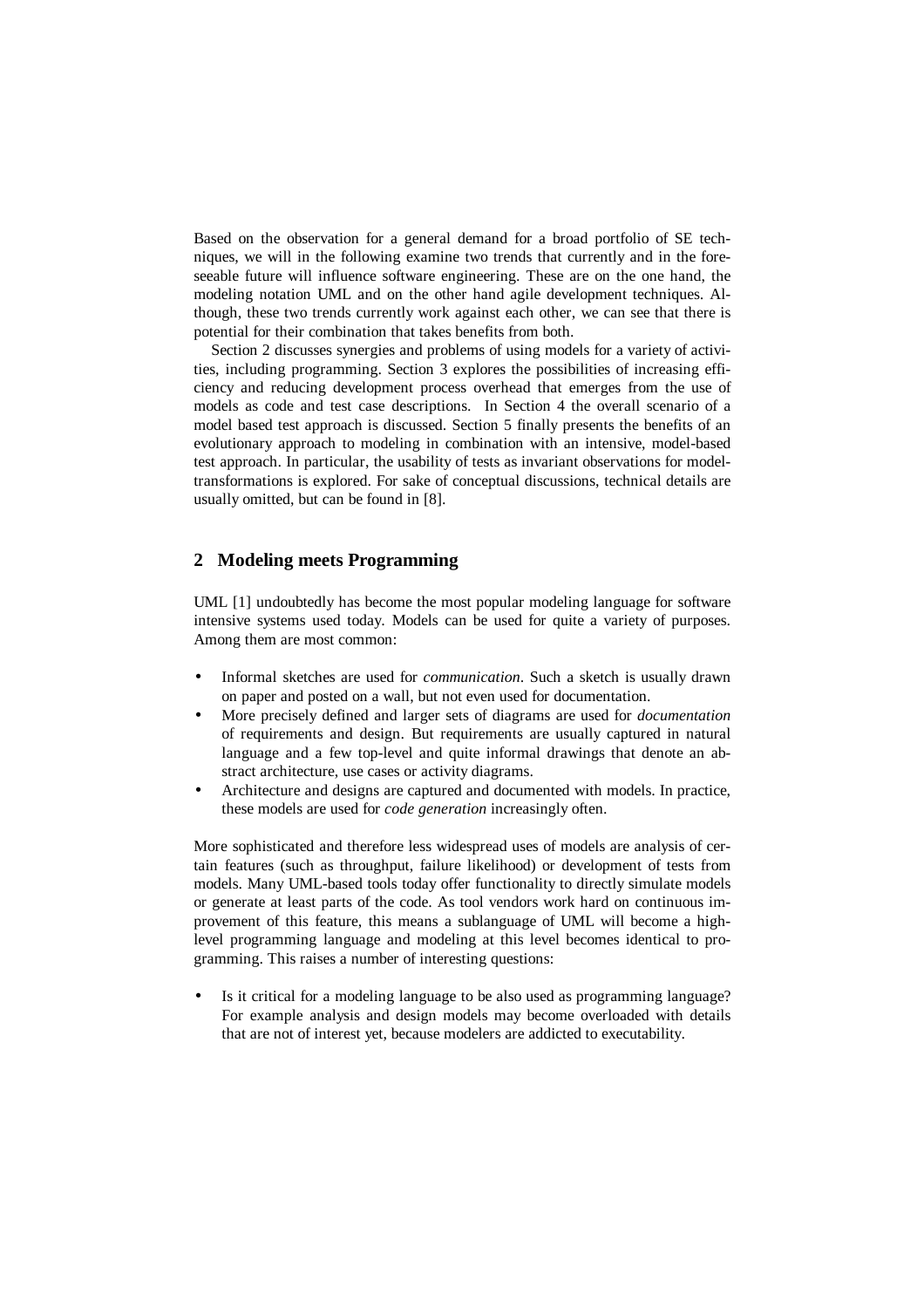- Is the UML expressive enough to describe systems completely or will it be accompanied by conventional languages? How well are these integrated?
- How will the toolset of the future look like and how will it overcome round trip engineering (i.e. mapping code and diagrams in both directions)?
- What implications does an executable UML have on the development process?

In [8,9] we have discussed these issues and have demonstrated, how the UML in combination with Java may be used as a high-level programming language. But, UML cannot only be used for modeling the application, but more importantly for modeling tests on various levels (class, integration, and system tests) as well. Executable models are usually less abstract than design models, but they are more compact and abstract as the implementation.

One advantage of using models for test case description is that application specific parts are modeled with UML-diagrams and technical issues, such as connection to frameworks, error handling, persistence, or communication are handled by the parameterized code generator. This basically allows us to develop models independent of any technology or platform, as for example proposed in [10]. Only in the generation process platform dependent elements are added. When the technology changes, we only need to update the generator, but the application defining models can directly be reused. This concept also directly supports the above mentioned MDA-Approach [6] of the OMG. Another important advantage is that both, the production code and automatically executable tests at any level, are modeled by the same UML diagrams. Therefore developers use a single homogeneous language to describe implementation and tests. This will enhance the availability of tests already at the beginning of the coding activities. Similar to the "test first approach" [11,12], sequence diagrams are used for test cases and can be taken from the previously modeled requirements.



**Fig. 1.** Mapping of UML-models to code and test code.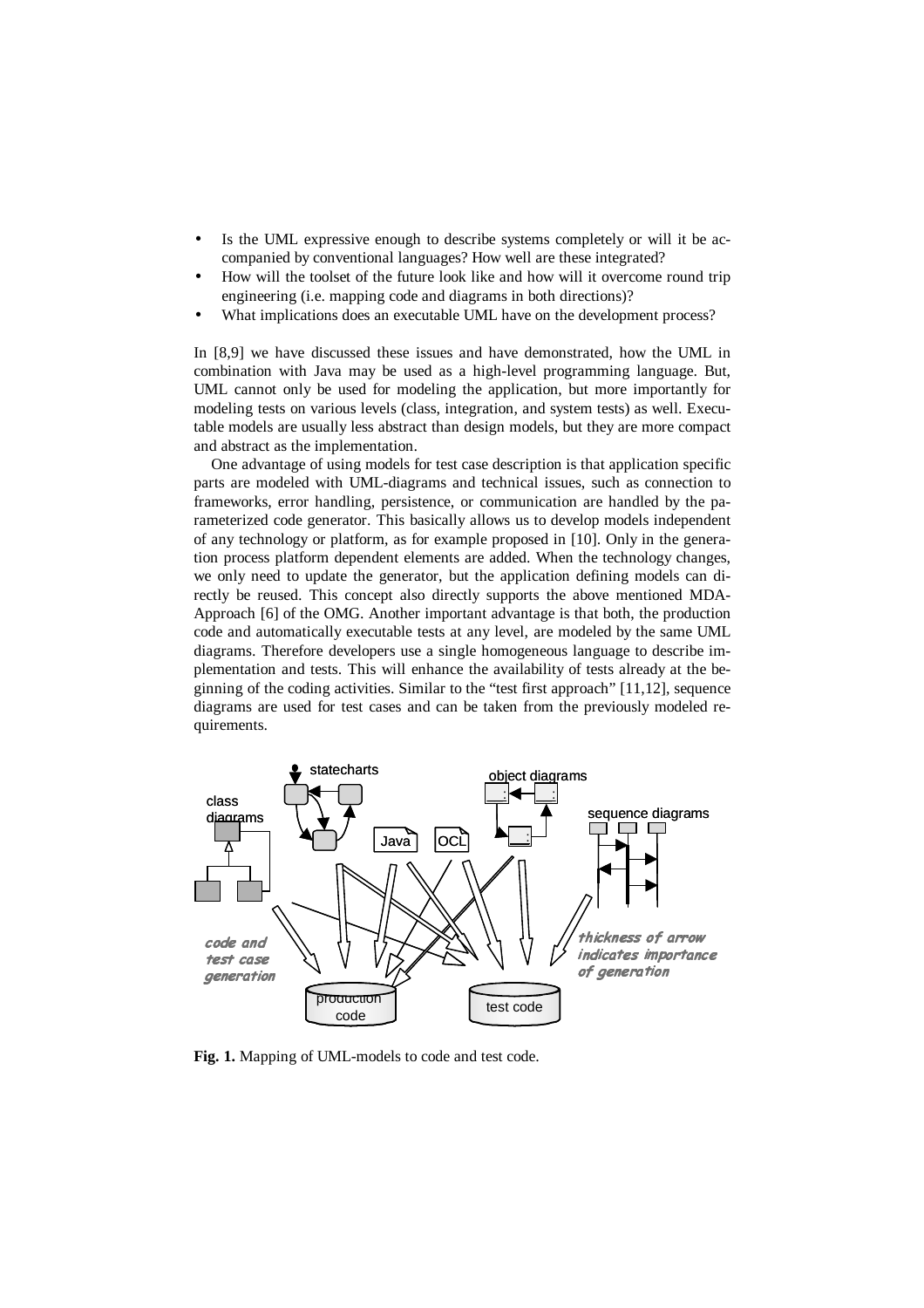Part of the UML-models (mainly class diagrams and statecharts) are used constructively, others are used for test case definition (mainly OCL, sequence and enhanced object diagrams). Fig. 1 illustrates the key mappings.

## **3 Agile Modeling: Using Models in Agile Projects**

In the last few years a number of agile methods have been defined that share a certain kind of characteristics, described in [13]. Among these Extreme Programming (XP) [4] is the most widely used and discussed method. Some of the XP characteristics are:

- It focuses on the primary goal, the production code. Documentation instead is widely disregarded, but coding standards are enforced to document the code well.
- Automated tests are used on all levels. Practical experience shows, that when this is properly done, the defect rate is considerably low. Furthermore, the automation allows to repeat tests continuously.
- Very small iterations with continuous integration are enforced and the system is kept as simple as possible.
- Refactoring is used to improve the code structure and tests ensure a low defect rate introduced through refactoring.

The abandoning of documentation is motivated by the gained reduction of workload and the observation, that developers don't trust documents, because these usually are out of date. So, XP directly focuses on code. All design activities directly manifest in the code. Quality is ensured through strong emphasis on testing activities, ideally on development of the tests before the production code ("test first approach" [11]). An explicit architectural design phase is abandoned and the architecture emerges during coding. Architectural shortcomings are resolved through the application of refactoring techniques [14,15]. These are transformational techniques to refactor a system in small steps to enhance its structure. The concept isn't new [16], but through availability of tools and its embedding in XP, transformational development now becomes widely used.

When using an executable version of UML to develop the system within an agile approach, the development project should become even more efficient. On the one hand, through the abstractness of the platform independent models, these models are more compact and can more easily be written, read and understood than code. On the other hand in classic development projects these models are developed anyway. But, increased reuse of these models for later stages now becomes feasible through better assistance. Therefore, model-based development as proposed by the MDA-approach [6] becomes applicable. The separation of application models and platform specific parts that are combined through code generation only exhibits some characteristics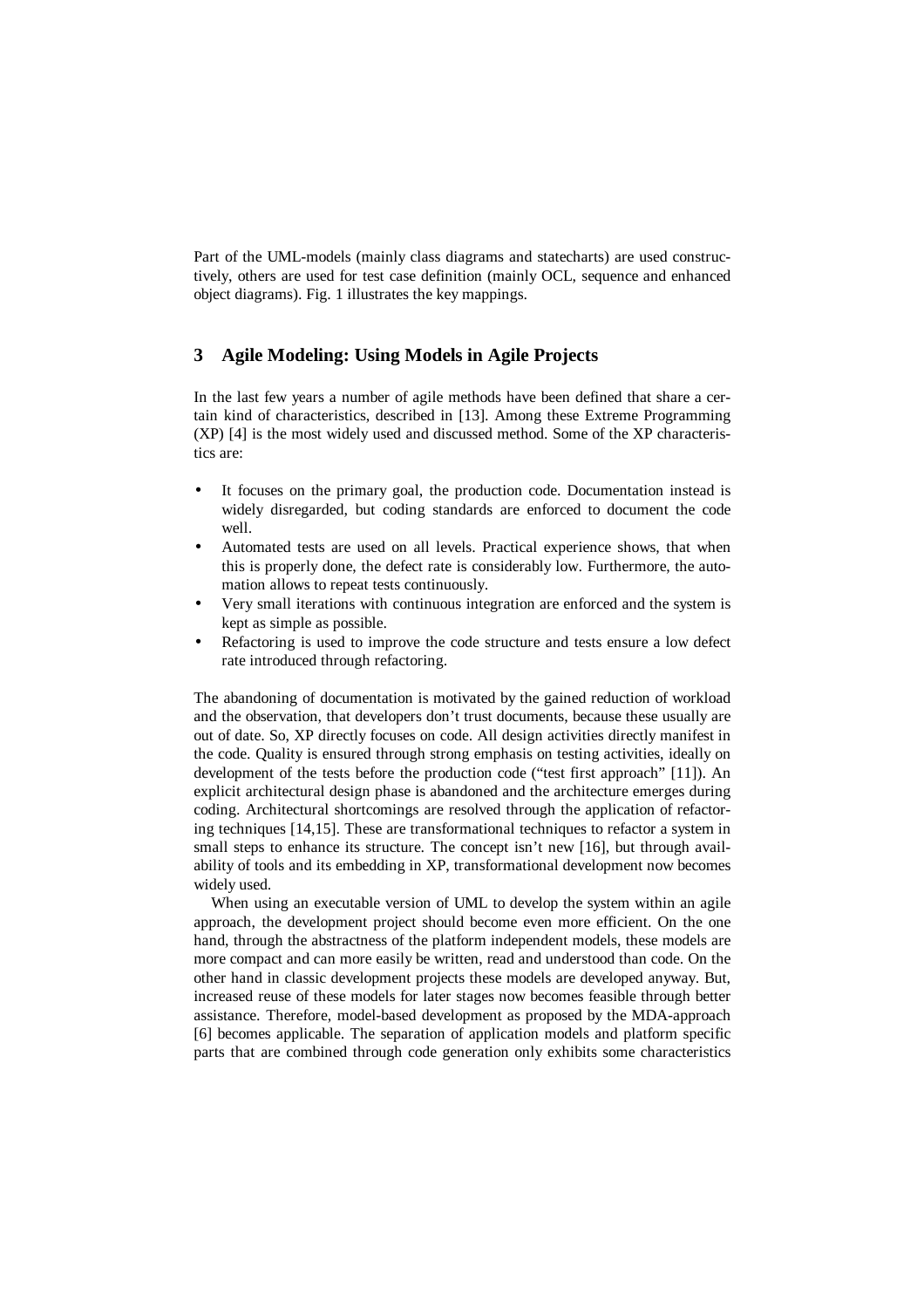of aspect oriented programming [17]. These UML-models also serve as up-to-date documentation much better than commented code does.

To summarize, Fig. 2 shows the techniques used on models. This is quite in contrast to [18], where models are only used as informal drawings on the wall without further impact.



**Fig. 2.** The potential uses of UML-models.

### **4 Model-based Testing**

There exists a huge variety of testing strategies [19,20]. The use of models for the definition of tests and production code can be manifold:

- Code or at least code frames can be generated from a design model.
- Test cases can be derived from an analysis or design model that is not used/usable for constructive generation of production code. For example behavioral models, such as statecharts, can be used to derive test cases that cover states, transitions or even paths.
- The modeling technique itself can be used to describe a test case or at least a part thereof.



**Fig. 3.** Structure of a test modeled with object diagrams (OD), sequence diagram (SD) and the Object Constraint Language (OCL).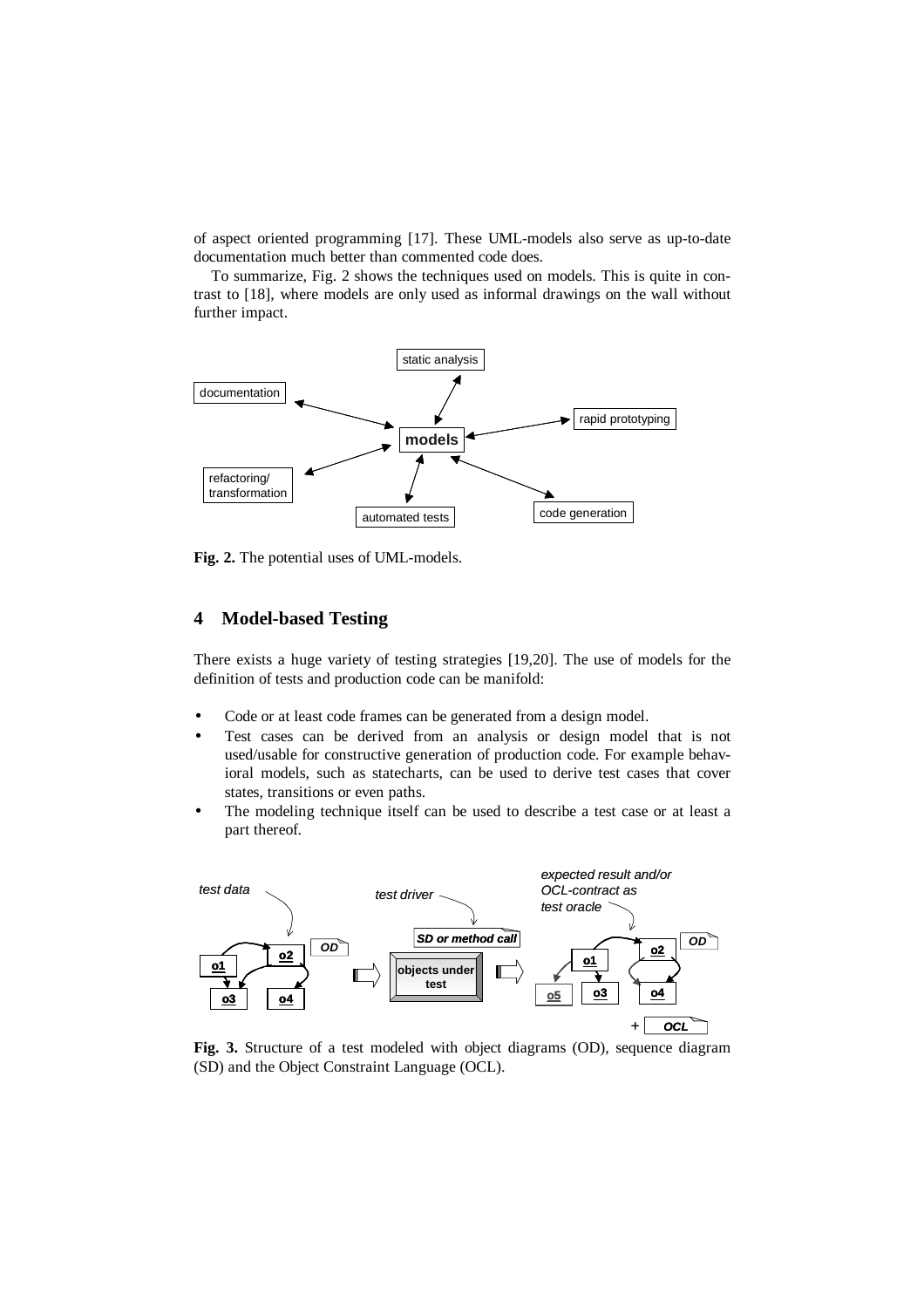The first two uses are already discussed e.g. in [20]. Therefore, in this section we concentrate on the development of models that describe tests. A typical test, as shown in Fig. 3 consists of a description of the test data, the test driver and an oracle characterizing the desired test result. In object-oriented environments, the test data can usually be described by an object diagram (OD). It shows the necessary objects as well as concrete values for their attributes and the linking structure. The test driver can be modeled using a simple method call or, if more complex, a sequence diagram (SD). An SD has the considerable advantage that not only the triggering method calls can be described, but it is possible to model desired interactions and check object states during the test run.

For this purpose, the Object Constraint Language (OCL, [21]) is used. In the sequence diagram in Fig. 4, an OCL constraint at the bottom ensures that the new closing time of the auction is set to the time when the bid was submitted (bid.time) plus the extension time to allow competitors to react (the auction system containing this structure is in part described in [8,22]). Furthermore, it has proven efficient to model the test oracle using a combination of an object diagram and OCL properties. The object diagram in this case serves as a property description and can therefore be rather incomplete, just focusing on the desired effects. The OCL constraints used can also be general invariants or specific property descriptions.



**Fig. 4.** A sequence diagram (SD) describing the trigger of a test driver and some test interactions as well as an OCL property that holds at that point of time.

As already mentioned, being able to use the same, coherent language to model the production system and the tests allows for a good integration between both tasks. It allows the developer to immediately define tests for the constructive model developed. It is imaginable that in a kind of "test-first modeling approach" the test data in form of possible object structures is developed before the actual implementation.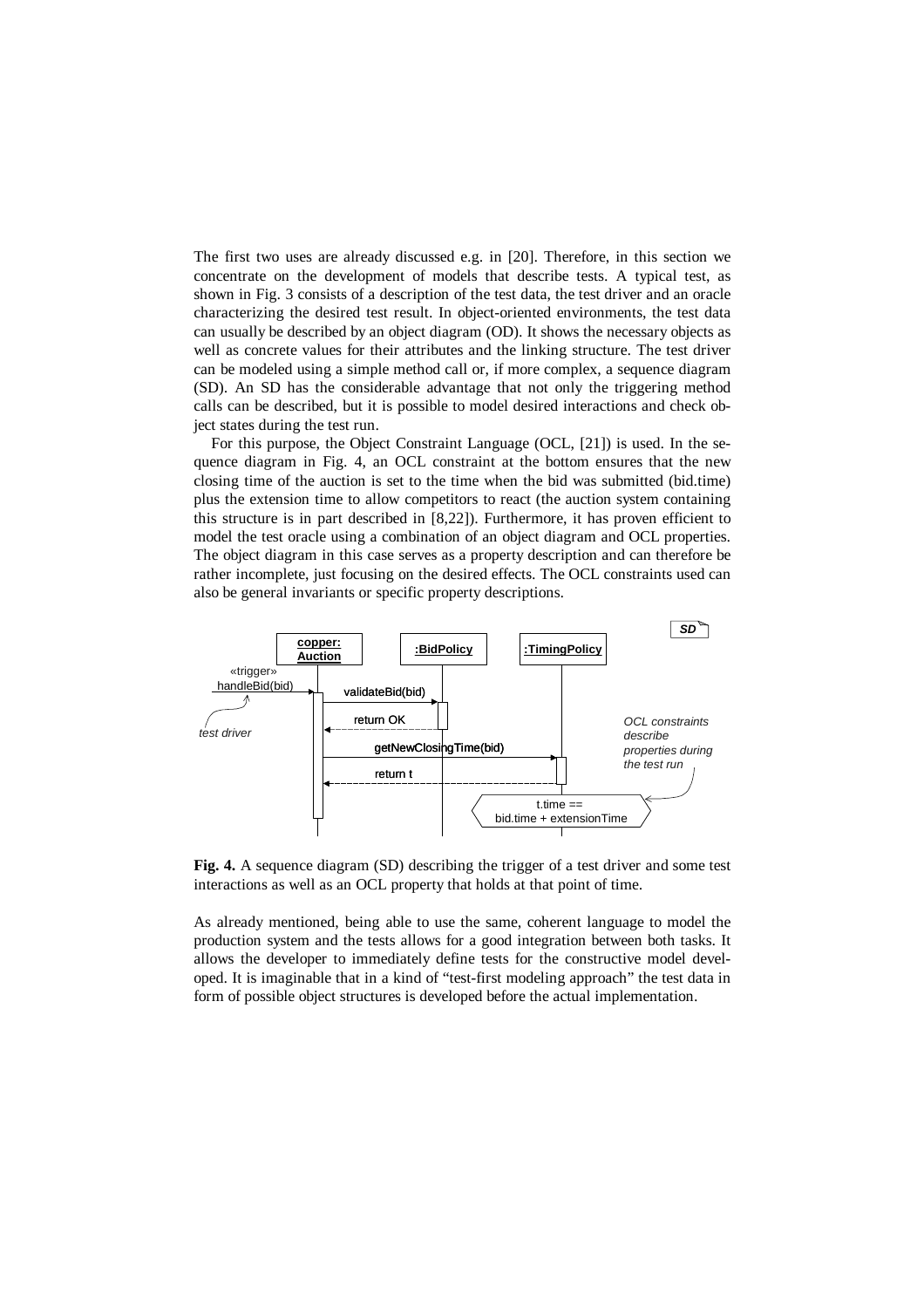### **5 Model Evolution using Automated Tests**

Neither code nor models are initially correct. For code, many sources of incorrectness can rather easily be analyzed using type checkers of compilers and automated tests that run on the code. For models this is usually a problem that leaves many errors undetected in analysis and design models. This is particularly critical as conceptual errors in these models are rather expensive if detected only late in the development process. The use of code generation and automated tests helps to identify errors in these models.

Besides detecting errors, which might even result from considerable architectural flaws, nowadays, it is expected that the development and maintenance process is capable of being flexible enough to dynamically react on changing requirements. In particular, enhanced business logic or additional functionality should be added rapidly to existing systems, without necessarily undergo a major re-development or reengineering phase. This can be achieved at best, if techniques are available that systematically evolve the system using transformations. To make such an approach manageable, the refactoring techniques for Java [14] have proven that a comprehensible set of small and systematically applicable transformation rules seems optimal. Transformations, however, cannot only be applied to code, but to any kind of model. A number of possible applications are discussed in [16].



**Fig. 5.** Transformations to improve the quality of design opposed to development steps that add functionality.

Having a comprehensible set of model transformations at hand, model evolution becomes a crucial step in software development and maintenance. Architectural and design flaws can then be more easily corrected, superfluous functionality and structure removed, structure for additional functionality or behavioral optimizations be adapted, because models are more abstract, exhibit higher-level architectural and design information in a better way. During development, the situation can roughly be described with Fig. 5. It shows the dimension of functionality (measured for example in function points) and the "quality of design" (without a good metrics and therefore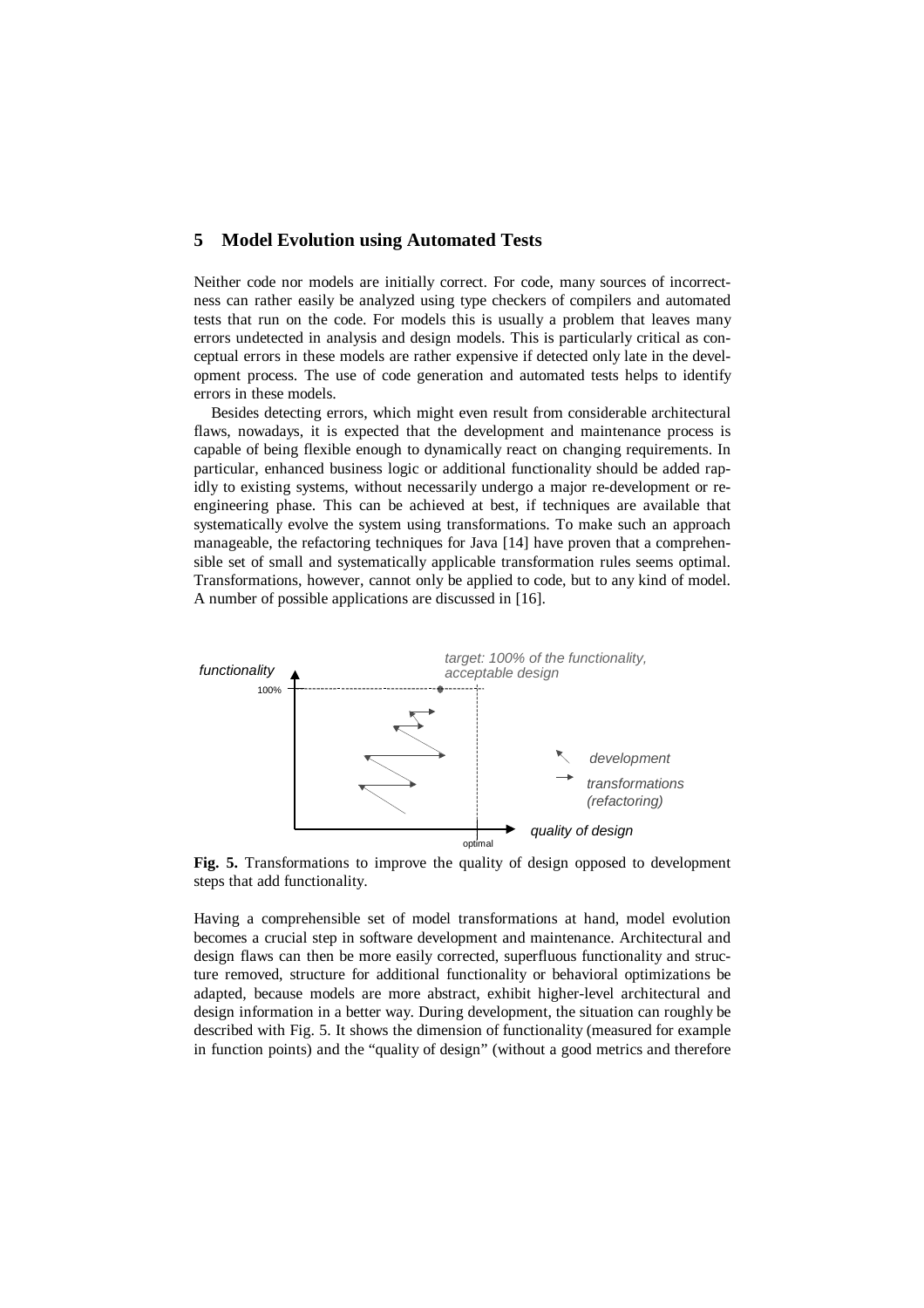as informal concept). The development process tries to reach the 100% functionality while at the same time targets a reasonable good design.

The core development process ideally consists of step from two categories:

- Development (or programming) steps add functionality. But usually they in practice also introduce "erosion" of the design quality. For example repeated adding of new methods to a class overloads that class, simplifications of the code might come up, etc. Thus design quality usually suffers.
- Transformational (refactoring) steps build the second category. They improve structure and design, without changing the "externally observable behavior".

Two simple transformation rules on a class diagram are shown in Fig. 6. The figure shows two steps that move a method and an attribute upward in the inheritance hierarchy. The upward move of the attribute is accompanied by the only context condition, that the other class "Guest" didn't have an attribute with the same name yet. In contrast, moving the method may be more involved. In particular, if both existing method bodies are different, there are several possibilities: (1) Move up one method implementation and have it overridden in the other class. (2) Just add the method as abstract signature in the superclass. (3) Adapt the method implementations in such a way that common parts can be moved upward. This can for example be achieved by factoring differences between the two implementations of "checkPasswd" into smaller methods, such that at the end a common method body for "checkPasswd" remains. As a context condition, the moved method may not use attributes that are available in the subclasses only.



**Fig. 6.** Two transformational steps moving an attribute and a method along the hierarchy.

Many of the necessary transformation steps are as simple as the upward move of an attribute. However, others are more involved and their application comes with a larger set of context conditions and accompanying steps similar to the adaptation necessary for the "checkPasswd" method. These of course need automated assistance. The power of these simple and manageable transformation steps comes from the possibility to combine them and evolve complex designs in a systematic and traceable way.

Following the definition on refactoring [14], we use transformational steps for structure enhancement that does not affect "externally visible behavior". For example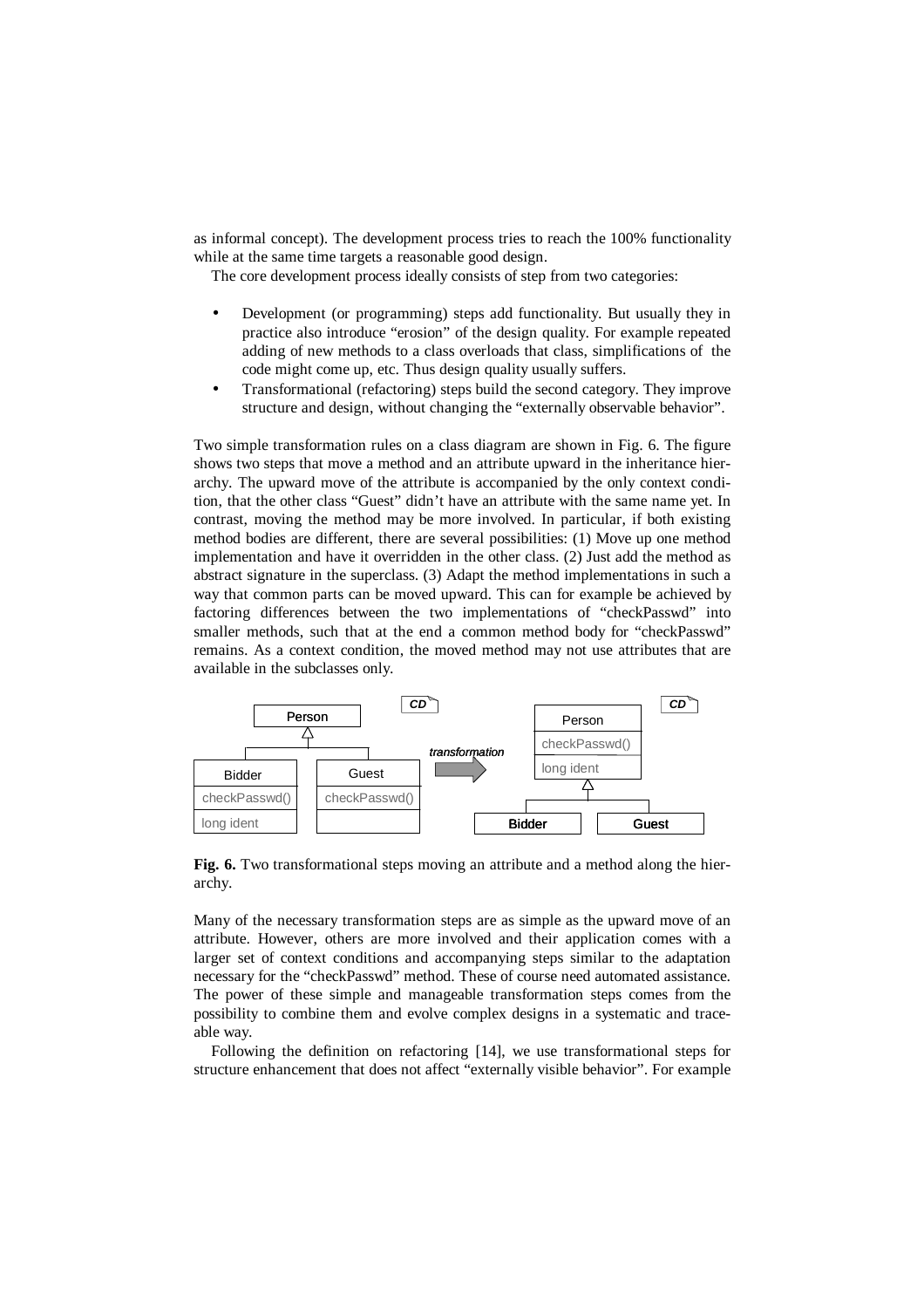both transformations shown in Fig. 6 do not affect the external behavior if made properly.

By "externally visible behavior" Fowler in [14] basically refers to behavioral changes visible to the user. This can be generalized by introducing an abstract "system border". This border serves as interface to the user, but may also act as interface to other systems. Furthermore, in a hierarchically structured system, we may enforce behavioral equivalence for "subsystem borders" already. It is therefore necessary to explicitly describe, which kind of behavior is regarded as externally visible. For this purpose tests are the appropriate technique to describe behavior, because (1) tests are already available through the development process and (2) tests are automated which allows us to check the effect of a transformation through inexpensive, automated regression testing.

A test case thus acts as an "observer" of the behavior of a system under a certain condition. This condition is also described by the test case, namely through the setup, the test driver and the observations made by the test. Fig.7 illustrates this situation.



**Fig. 7.** A test case acts as observation.

Fig. 7 also shows that tests do not necessarily constrain their observation to "externally visible behavior", but can make observations on local structure, internal interactions or state properties even during the system run. Therefore, it is essential to identify, which tests are regarded as "internal" and are evolving together with the transformed system and which tests need to remain unchanged, because they describe external properties of the system. Tests in one categorization can roughly be divided into unit tests, integration tests and acceptance tests.

*Unit and integration tests* focus on small parts of the system (classes or subsystems) and usually take a deep look into system internals. It therefore isn't surprising that these kinds of tests can become erroneous after a transformation of the underlying models. Indeed, these tests are usually transformed together with the code models. For example, moving an attribute upward as shown in Fig. 6 induces object diagrams with Guest-objects to be adapted accordingly by providing a concrete value for that attribute. In this case it may even be of interest to clone tests in order to allow for different values to be tested. Contrary, tests may also become obsolete if function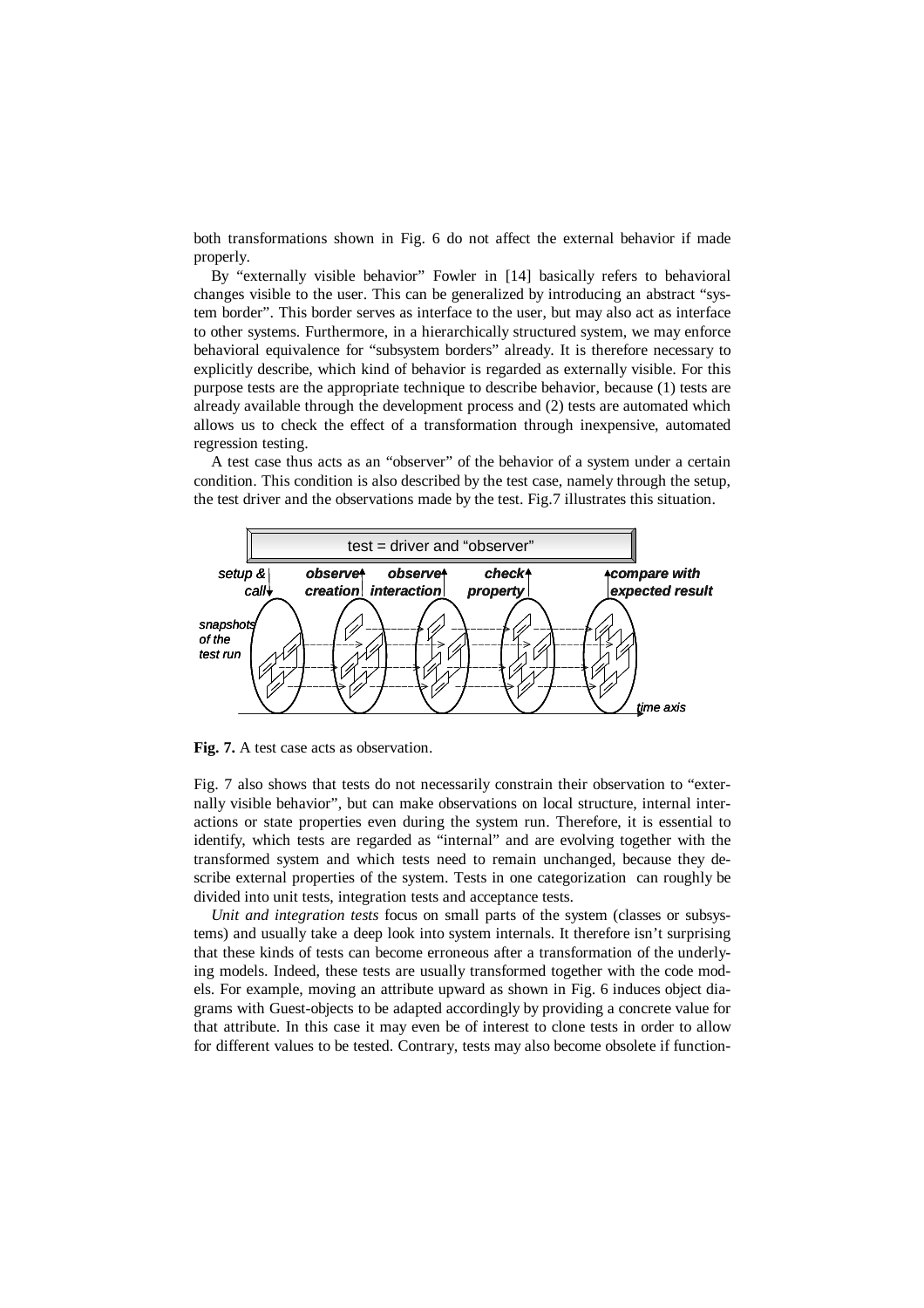ality or data structure is simplified. The task of transforming test models together with production code models can therefore not be fully automated.

Unit and integration tests are usually provided by the developer or test teams that have access to the systems internal details. Therefore, these are usually "glass box tests". *Acceptance tests*, instead, are "black box" tests that are provided by the user (although again realized by developers) and describe external properties of the system. These tests must be a lot more robust against changes of internal structure. Fig. 8 illustrates a commuting diagram that shows how an observation remains invariant under a test.

To achieve robustness, acceptance tests should be modeled against the published interfaces of a system. In this context "published" means that parts of the system that are explicitly marked as externally visible and therefore usually rather stable. Only explicit changes of requirements lead to changes of these tests and indeed the adaptation of requirements can very well be demonstrated through adaptation of these test models followed by the transformations necessary to meet these tests afterwards in a "test-first-approach". An adapted approach also works for changes in the interfaces between subsystems.



**Fig. 8.** The transformed system model is invariant under a test observation.

To increase stability of acceptance tests in transformational development, it has proven useful to follow a number of standards for test model development. These are similar to coding standards and have been found useful already before the combination with the transformational approach:

- In general an acceptance test should be abstract, by not trying to determine every detail of the tested part of the system.
- A test oracle should not try to determine every part of the output and the resulting data structure, but concentrate on important details, e.g. by ignoring uninteresting objects and attribute values.
- OCL property descriptions can often be used to model a range of possible results instead of determining one concrete result.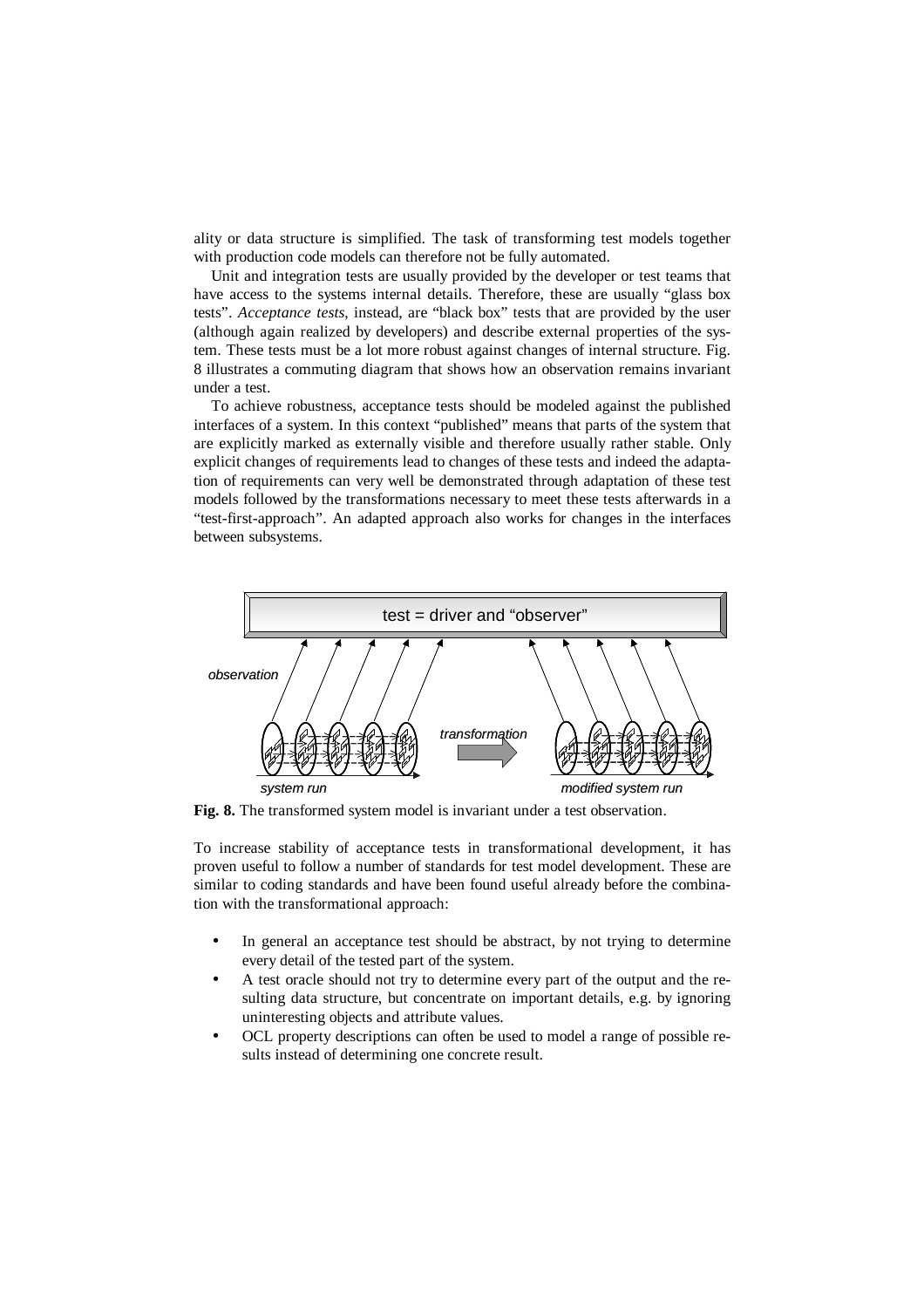- Query-methods should be used instead of direct attribute access. This is more stable when the data structure is changed.
- It should not be tried to observe internal interactions during the system run. This means that sequence diagrams that are used as test drivers concentrate on triggers and on interactions with the system border only.
- Explicitly published interfaces that are regarded as highly stable should be introduced and acceptance tests should focus on these interfaces.

#### **6 Conclusions**

The proposal made in this paper can be summarized as a pragmatic approach to model-based software development. It uses models as primary artifact for requirements and design documentation, code generation and test case development. A transformational approach to model evolution allows an efficient adaption of the system to changing requirements and technology, optimizing architectural design and fixing bugs. To ensure the quality of such an evolving system, intensive sets of test cases are used. They are modeled in the same language, namely UML, and thus exhibit a good integration and allow to model system and tests in parallel.

However, the methodology sketched here still is a major proposal, adequate to be described in proceedings about the future of software technology. Major efforts still have to be done. On the one hand, even though initial works on various model transformations do exist, they are not very well put in context and not very well integrated with the UML in its current version. For example, it remains a challenge to provide automated support for the adaptation necessary for sequence diagrams that are affected by statechart changes. Similarly, object diagrams usually are affected when the underlying class diagrams are changed. At least in the latter case, a number of results can be reused from the area of database schema evolution. But neither the pragmatic methodology, nor theoretic underpinning are very well explored yet, even though there is currently intensive research in the area of test theory development.

On the other hand, model based evolution will become successful only if well assisted by tools. This includes parameterized code generators for the system as well as for executable test drivers, analysis tools and comfortable help for systematic transformations on models. Today, there is not yet enough progress in these direction.

As a further obstacle, these new techniques, namely an executable sublanguage of the UML as well as a lightweight methodological use of models in a development process are both a challenge to traditional software engineering. They exhibit new possibilities and problems. Using executable UML allows to program in a more abstract and efficient way. This may finally downsize projects and decrease costs. The free resources can alternatively be used within the project for additional validation activities, such as reviews, additional tests or even a verification of critical parts of the system. Techniques such as refactoring and test-first design will change software engineering and add new elements to its portfolio.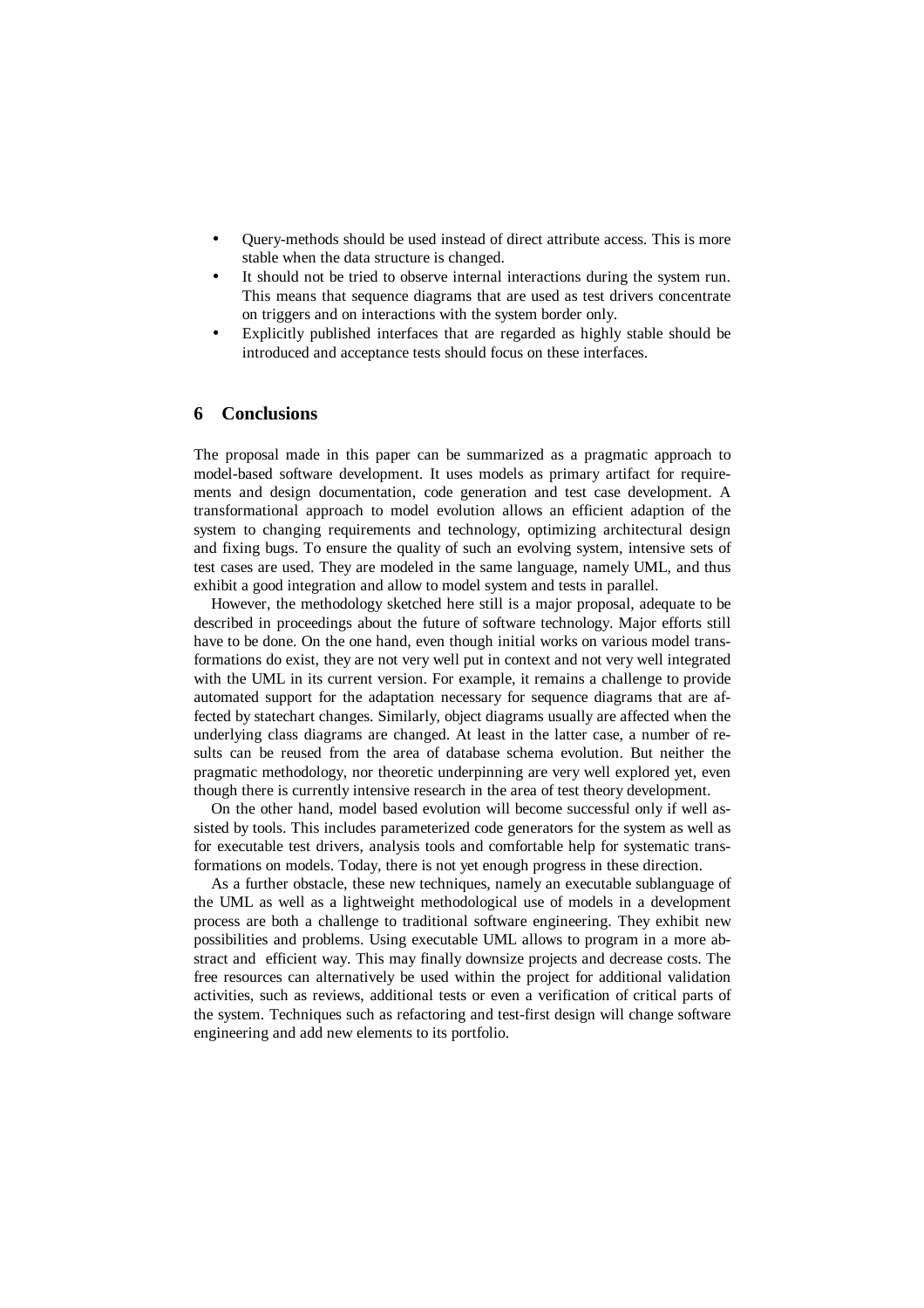To summarize, models can and should be used as described in this paper, but of course they are not restricted to. Instead it should be possible to have a variety of sophisticated analysis and manipulation techniques available that ideally operate on the same notations. These techniques should be used whenever appropriate. Even though, data and control flow techniques, model checking or even interactive verification techniques are already available, they still have to find their broad application to models.

The Model Driven Architecture (MDA) [6] initiative from the OMG has currently received lots of interest and several tools and approaches like "executable UML" are coming up to assist this approach. However, in the MDA community there is generally a belief that MDA only works for large and rather inflexibly run projects. It may therefore remain a challenging task, to derive efficient tools as described above and to adapt the currently used development processes to this very model-centric and agile development process.

#### **Acknowledgements**

I would like to thank Markus Pister, Bernhard Schätz und Tilman Seifert for commenting an earlier version of the paper as well as for valuable discussions. This work was partially supported by the Bayerisches Staatsministerium für Wissenschaft, Forschung und Kunst and through the Bavarian Habilitation Fellowship, the German Bundesministerium für Bildung und Forschung through the Virtual Software Engineering Competence Center (ViSEK).

#### **References**

- 1. OMG Object Management Group. Unified Modeling Language Specification. V1.5. 2002.
- 2. Lutz M., Ascher D. Learning Python. O'Reilly & Associates. 1999.
- 3. W3C. Extensible Markup Language (XML) 1.0 (2nd ed.). http://www.w3.org/xml, 2000.
- 4. Beck, K. Extreme Programming explained, Addison-Wesley. 1999.
- 5. Cockburn, A. Agile Software Development. Addison-Wesley, 2002.
- 6. OMG. Model Driven Architecture (MDA). Technical Report OMG Document ormsc/2001-07-01, Object Management Group, 2001.
- 7. Jürjens J. UMLsec: Extending UML for Secure Systems Development. In: J.-M. Jezequel, H. Hussmann, S. Cook (eds): UML 2002 - The Unified Modeling Language, pages:412-425, LNCS 2460. Springer Verlag 2002.
- 8. Rumpe, B. Agiles Modellieren mit der UML. Habilitation Thesis. To appear 2003.
- 9. Rumpe, B. Executable Modeling with UML. A Vision or a Nightmare? In: Issues & Trends of Information Technology Management in Contemporary Associations, Seattle. Idea Group Publishing, Hershey, London, pp. 697-701. 2002.
- 10. Siedersleben J., Denert E. Wie baut man Informationssysteme? Überlegungen zur Standardarchitektur. Informatik Spektrum, 8/2000:247-257, 2000.
- 11. Link J., Fröhlich P. Unit Tests mit Java. Der Test-First-Ansatz. dpunkt.verlag Heidelberg, 2002.